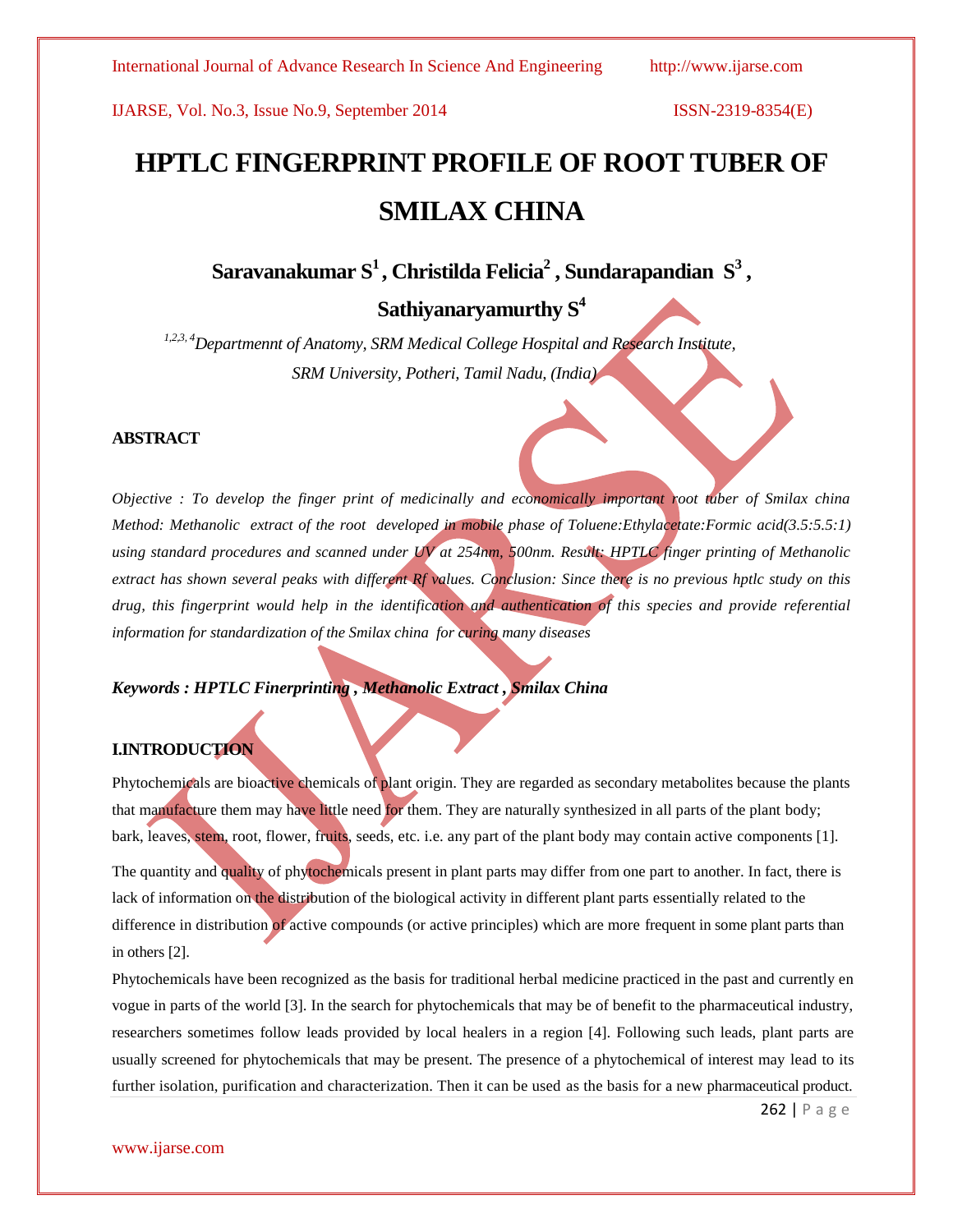The recent advances in modern medicine have evolved from folk medicine and traditional system by probing through the various phytochemical and pharmaceutical screening is necessary for the evolving trends in modern medicine. It has estimated that 56% of lead compounds for medicines in British national formulary and natural products [4].

Standardization of plant material is essential for identification and quantification of active constituents in the plant material for drug formulation using chromatographic and spectral fingerprints.HPTLC methods are more proficient, faster and outcomes are more reliable and reproducible. When combining HPTLC with digital scanning profiling, It also provides accurate Rf values and quantifiable analysis of samples by in situ scanning densitometry aided by the formation of easily detective derivatives by post chromatography chemical reactions as required as well as record of separation in the form of chromatography with fractions represented as peaks with defined parameters including observance (Intensity), Rf height and area [5]. The pictorial fluorescence image of HPTLC coupled with digital scanning profile is more attractive to herbal analysts for constructing an herbal chromatography fingerprint for means ofHPTLC [6], [7].

### **1.1 Smilax China**

Smilax Chinensis L ( Liliaceae ) is a deciduous climber with rounded leaves and red berries. The root tubes of which furnish the drug known as china root. It is found in the south indian states namely Andrapradesh , Tamilnadu and Karnataka[8],.several species of Smilax are well known Chinese traditional medicines used as anti-inflammatory, antioxidants , anti-cancer and analgesic agents. The tubers of Smilax chinesis have widely used used in Chinese traditional medicines for treatment of diverse disease, especially for pelvic inflammation and chronic pelvic inflammation [9].

### **II.MATERIALS AND METHODS**

### **2.1. Instrumentation**

A Camag HPTLC system, HPTLC aluminium sheet silica gel (E-Merck), CamagLinomat V, Camag TLC scanner, Camag Visualizer, Win cats software.

### **2.2. Materials Andreagents**

HPLC grade methanol were purchased from E-merk , India.

### **2.3. Plant Material**

Smilax china were collected from the forest in Tirunelveli, District, Tamil Nadu, India and authenticated by National Institue of Siddha Medicine , Department of Botany , Chennai , India the root tuber were dried leaves and powdered that was stored in air tight container.

### **2.4 Preparation Of Methanolic Extract**

The course powder weighed accurately 750gms was soaked in n-hexane for defatting for 48 hours and then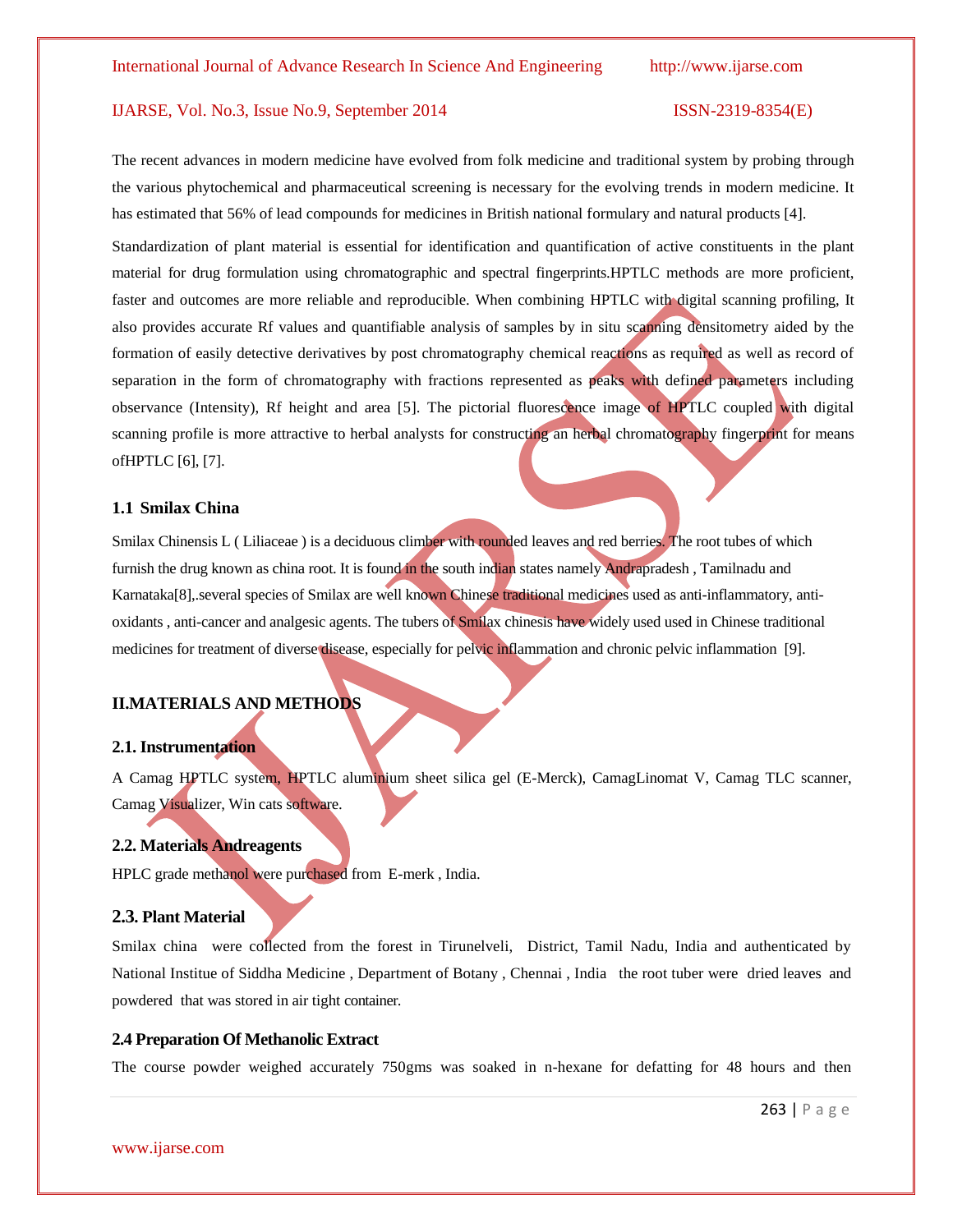successively extracted in methanol at room temperature, the solvent was then removed by filtration and fresh solvent was added to the plant materials, the extraction process was twice repeated the combined filtrate were then evaporated under reduced pressure to give a dark green Viscous Mass the extract was stored at 0-4<sup>o</sup>C, 20% yield was acquired[10].

### **2.5. Chromatography**

10µ Aliquots of the extract separately applied on silica gel 60 F254 pre-coated HPTLC plates (5x10 cms) and desiccator used to stockpile the plates Hamilton micro syringe usedfor the purpose of application and the same was mounted.Everything tested using Camag Linomat-V applicator included in the Camag HPTLC systemprogram of the Wincats Software .

Spotting was done on the TLC. Ascending development of the plate, the migration distance 85mm (distance to the lower edge was 5mm) was performed at  $25 \pm 20^{\circ}\text{C}$  with Toluene: Ethylacetate: Formic acid(3.5:5.5:1) as a mobile phase in a Camag chamber previously saturated for 30 minutes. 10<sub>ul</sub> concentration of the samples was applied in three Tracks as 8mm bands at spraying rate of 150nl/s. After development the plate was Air-dried. Densitometry scanning was then performed with a Camag TLC scanner equipped with Win-Cats software version 1.3.0 at  $\lambda_{\text{max}}$ =254nm and 366nm the slit dimensions were 6.00 x 0.03 mm micro and the chromatogram were Recorded.

### **III. RESULTS**

The Methanolic extracts of Smilax china were subjected to HPTLC analysis by specific solvent system Toluene:Ethylacetate:Formic acid(3.5:5.5:1) and detected under UV at 254nm(Fig.1) and 500 nm(Fig.2).



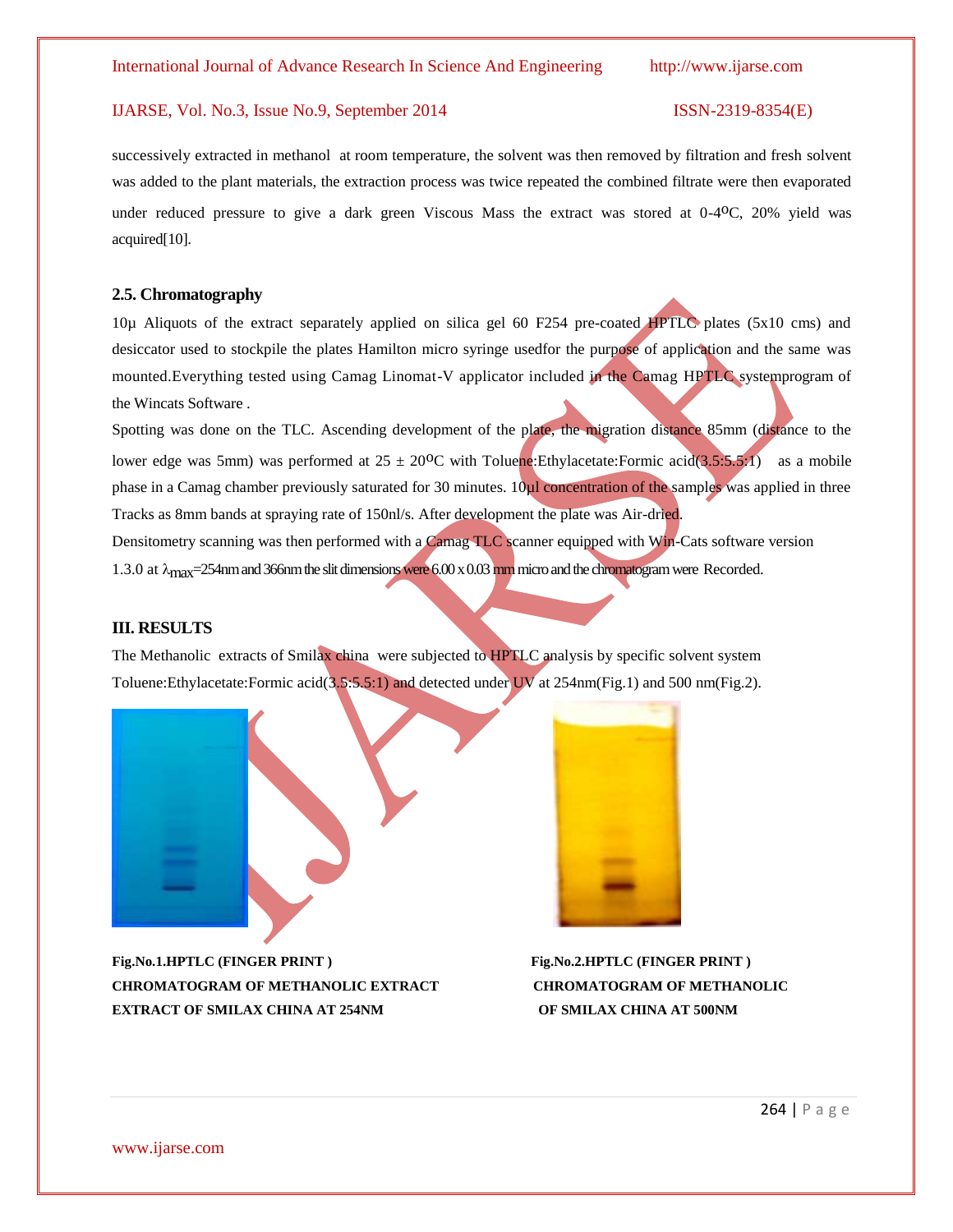### **AT APPLICATION POSITION12mm,25mm, 38mm at 254nm RESPECTIVELY** H: Ju996 AHRF<br>Scan Integration Calibration Spectrum Data END Spectrum 11/APR/2014 10:10 Method HELP Analysis a: jw996  $mU1100$  $80$ 60 40 20 ø  $0,0$  $0,5$  $1$  ,  $\Theta$ Wavelength: 260 nm ER£0 Track: 1, noise level: 0,026mU, raw data file: JH996<br>H CATS3.20 S/N:1110A001 - CAMAG SOFTHARE (c) 1998<br>Press >ENTER< to open the PEAK DATA window SCANNER II: ERROR

**GRAPH 1: 10µl of METHANOL EXTRACT OF SMILAX CHINA ,**

 The HPTLC images shown in Graph. 1 indicate all the sample constituents were clearly without any tailing and diffuseness

### **Table1. Peak List And Rf Values Of The Chromatogram of 10 µl Of METHANO Extract**

| S.No             | Rf   | <b>Height</b> | <b>Area</b> | Lambda max |
|------------------|------|---------------|-------------|------------|
|                  |      |               |             |            |
| $\mathbf{1}$     | 0.03 | 4.8           | 76.0        | 200        |
| $\boldsymbol{2}$ | 0.38 | 9.8           | 311.7       | 200        |
| 3                | 0.55 | 7.5           | 221.7       | 200        |
| $\boldsymbol{4}$ | 0.77 | 1.5           | 35.0        | 200        |
| 5                | 0.81 | 2.0           | 38.7        | 395        |
| $\boldsymbol{6}$ | 0.88 | 1.0           | 15.3        | 384        |
| 7                | 0.96 | 1.4           | 22.7        | 387        |
| $\bf{8}$         | 1.05 | 3.1           | 93.3        | 288        |
| $\boldsymbol{9}$ | 1.21 | 2.0           | 41.8        | 387        |
| 10               | 1.30 | 1.2           | 32.4        | 311        |
| 11               | 1.47 | 2.0           | 66.0        | 394        |
| 12               | 1.69 | 2.0           | 22.7        | 393        |
| 13               | 1.90 | 1.4           | 36.4        | 338        |

### **Extract Of Smilax China At 254nm**

www.ijarse.com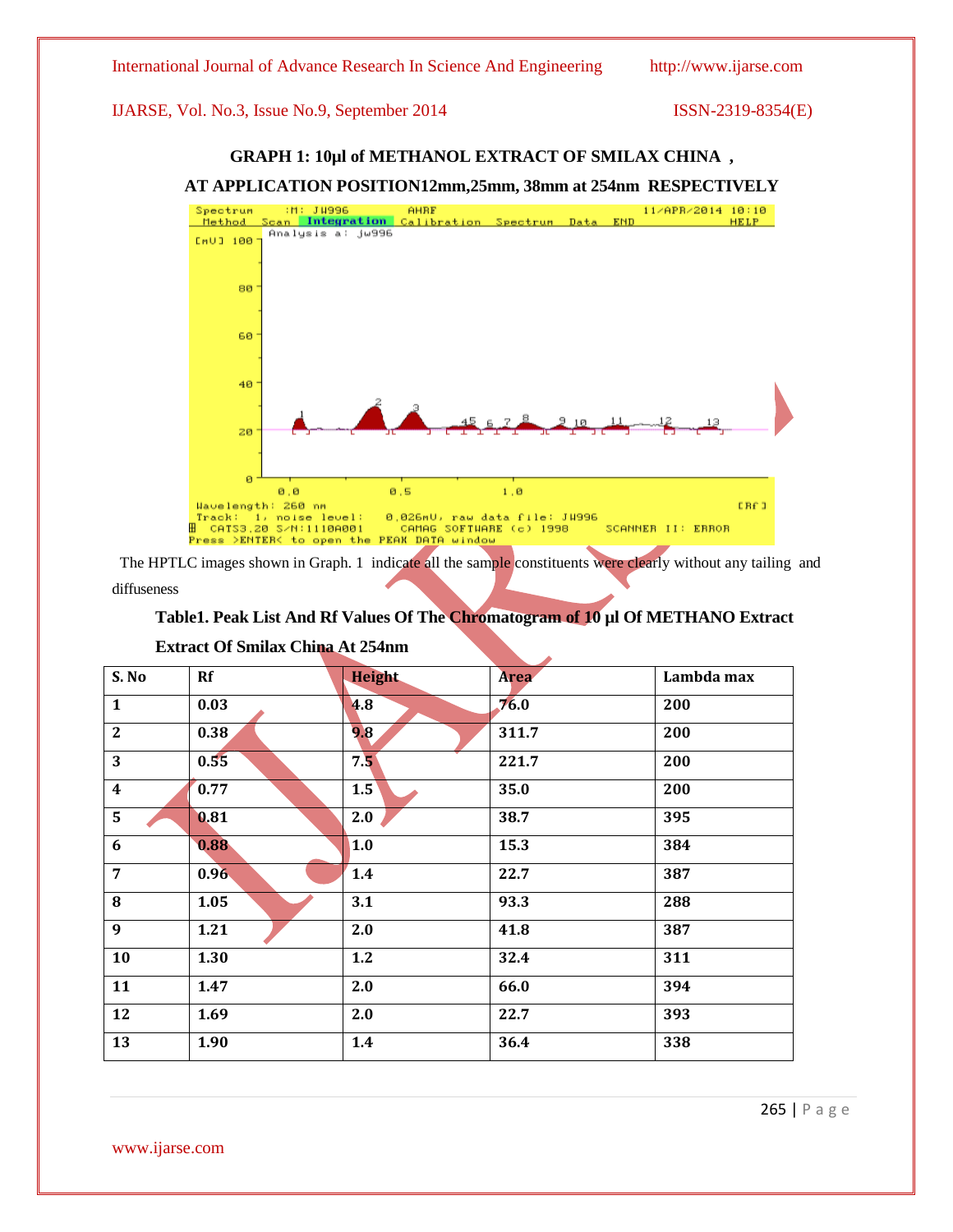It is evident from the table the maximum Rf of smilax china is at 0.38 and 0.55

### Spectrum :M: JW996D AHRE 11/APR/2014 12:39 END Scan Integration Calibration Spectrum Data Method **HELP** Analysis a: 996D  $mU1100$ 80 60 40 20 ø  $0, 0$  $0,5$  $1, 0$ Wavelength: 500 nm ERf I Track: 1, noise level: 0.080mU, raw data file: JW996D ∰ САТS3,20 S∠N:1110А001 CAMAG SOFTWARE (c) 1998 SCANNER II: ERROR Press >ENTER< to open the PEAK DATA window

## **GRAPH.No.2: HISTOGRAM DERIVED WITH VANILLIC SULPURIC ACID**

# **TABLE.NO.2 PEAL LIST AND Rf VALUES OF THE CHROMATOGRAM OF VALUES 10 l of METHANOL EXTRACT OF SMILAX CHINA AT 500NM**

It is evident from the table the maximum Rf of Smilax china is at 0.07 , 0.38 and 0.54nm respectively same as obtained in 254nm

| S. No                   | <b>Rf</b> | Height | <b>Area</b> | Lambda max |
|-------------------------|-----------|--------|-------------|------------|
| 1                       | 0.07      | 26.8   | 661.9       | 526        |
| $\mathbf{2}$            | 0.14      | 5.1    | 88.3        | 768        |
| 3                       | 0.38      | 17.3   | 566.5       | 510        |
| $\overline{\mathbf{4}}$ | 0.54      | 3.7    | 76.4        | 548        |
| 5                       | 0.75      | 5.7    | 273.1       | 548        |
| 6                       | 0.89      | 1.7    | 25.7        | 548        |
| $\overline{7}$          | 1.05      | 3.3    | 61.5        | 548        |
| 8                       | 1.23      | 4.7    | 195.7       | 548        |
| 9                       | 1.34      | 3.2    | 93.7        | 548        |

www.ijarse.com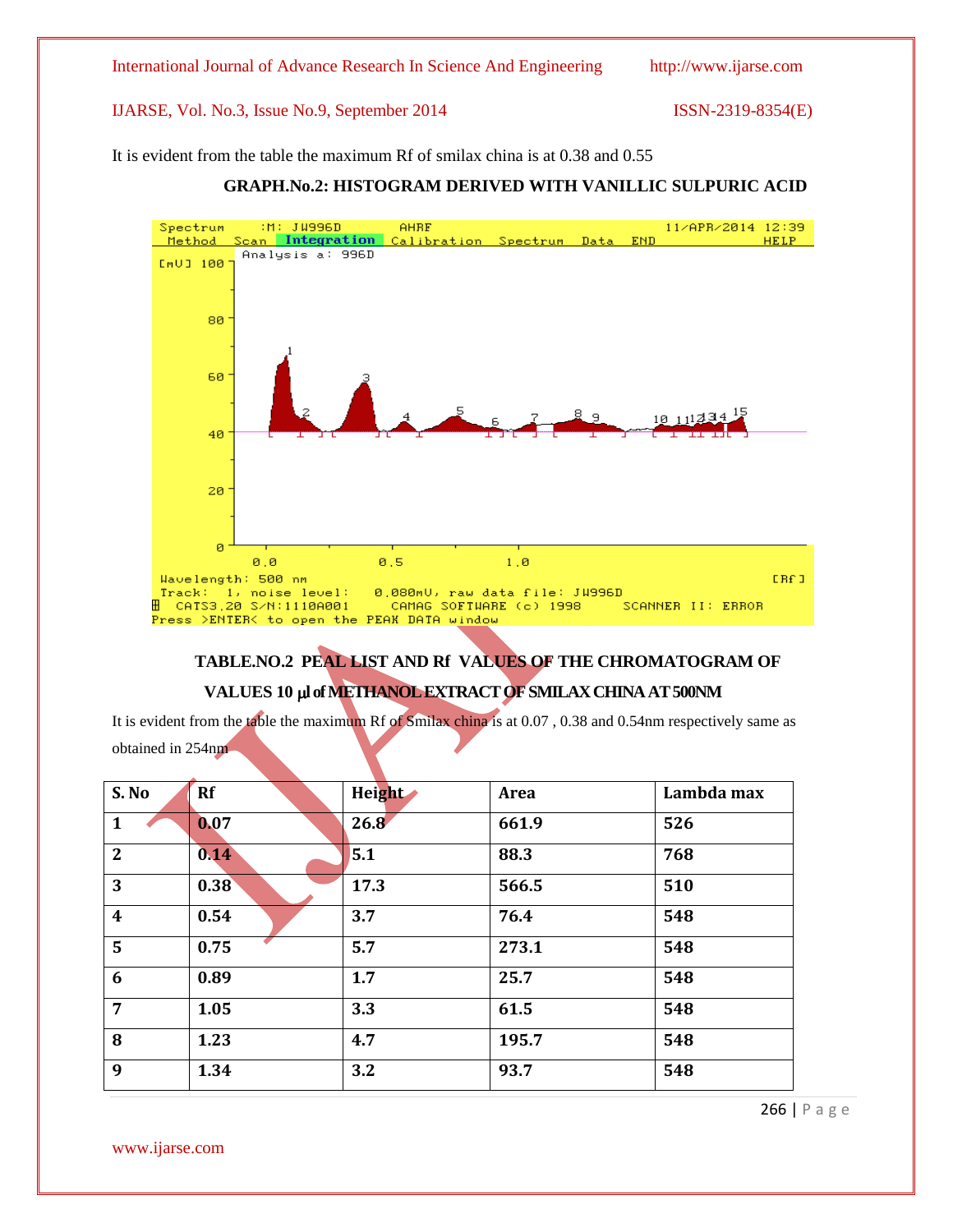International Journal of Advance Research In Science And Engineering http://www.ijarse.com

| <b>10</b> | 1.57 | 2.7 | 56.1 | 548 |
|-----------|------|-----|------|-----|
| 11        | 1.66 | 2.4 | 58.2 | 548 |
| 12        | 1.71 | 2.9 | 27.9 | 548 |
| 13        | 1.76 | 3.5 | 59.2 | 548 |
| 14        | 1.81 | 3.5 | 36.7 | 548 |
| 15        | 1.89 | 5.3 | 96.6 | 548 |

### IJARSE, Vol. No.3, Issue No.9, September 2014 ISSN-2319-8354(E)

### **IV. DISCUSSION**

Thus the HPTLC chromatogram developed for Smilax china methanolic extract with specific Rf values serve as a better tool for standardization of the plant drug. Characteristic HPTLC finger printing of particular plant species will help in the identification and quality control of a particular species, and provide basic information for isolation, purification of various compounds and drug development for various disease condition.

### **V. CONCLUSION**

HPTLC is the most reliable method for development of chromatographic fingerprints to determine major active constituents of medicinal plants, HPTLC analysis of root tuber of Smilax china can provide standard fingerprint and can be used as a reference for the identification and quality control of the drug

### **REFERENCES**

- [1] P. Tiwari, B. Kumar, M. Kaur, G. Kaur, H. Kaur, Int. Pharm. Sciencia,2011, 1, 98-106.
- [2] M. Lahlou, Phytother. Res., 2004, 18, 435-445.
- [3] T. P. Lalitha, P. Jayanthi, Asian J. Plant Sci. Res., 2012, 2(2), 115-122.
- [4] Anjoo Kamboj, Ajay Kumar Saluja, HPTLC finger print profile of extracts from dried aerial parts of Ageratum conyzoides L. in different solvents, Asian Journal of Pharmaceutical Science,2011 Vol. 6 (2): 82- 88.
- [5] Mohat CA, Clarke's,Analysis of Drugs and poisons.London: Pharmaceutical press.2001, P.392.
- [6] Duraisamy Gomathi, Ganesan Ravikumar, Manokaran Kalaiselvi, Balasubramaniam Vidya, Chandrasekar Uma, HPTLC fingerprinting analysis of Evolvulus alsinoides (L.) L., Journal of Acute Medicine, Volume 2, Issue 3, September 2012, Pages 77-82.
- [7] Qian, Guang-Sheng, Wang, Qing, Leung, Kelvin Sze-Yin, Qin, Yong, Zhao, Zhongzhen, Jiang, Zhi-Hong, Quality assessment of Rhizoma et Radix Notopterygii by HPTLC and HPLC fingerprinting and HPLC quantitative analysis, Elsevier Science Journal of Pharmaceutical and Biomedical Analysis, Volume 44, issue 3 (July 27, 2007), pp. 812-817. ISSN: 0731-7085.